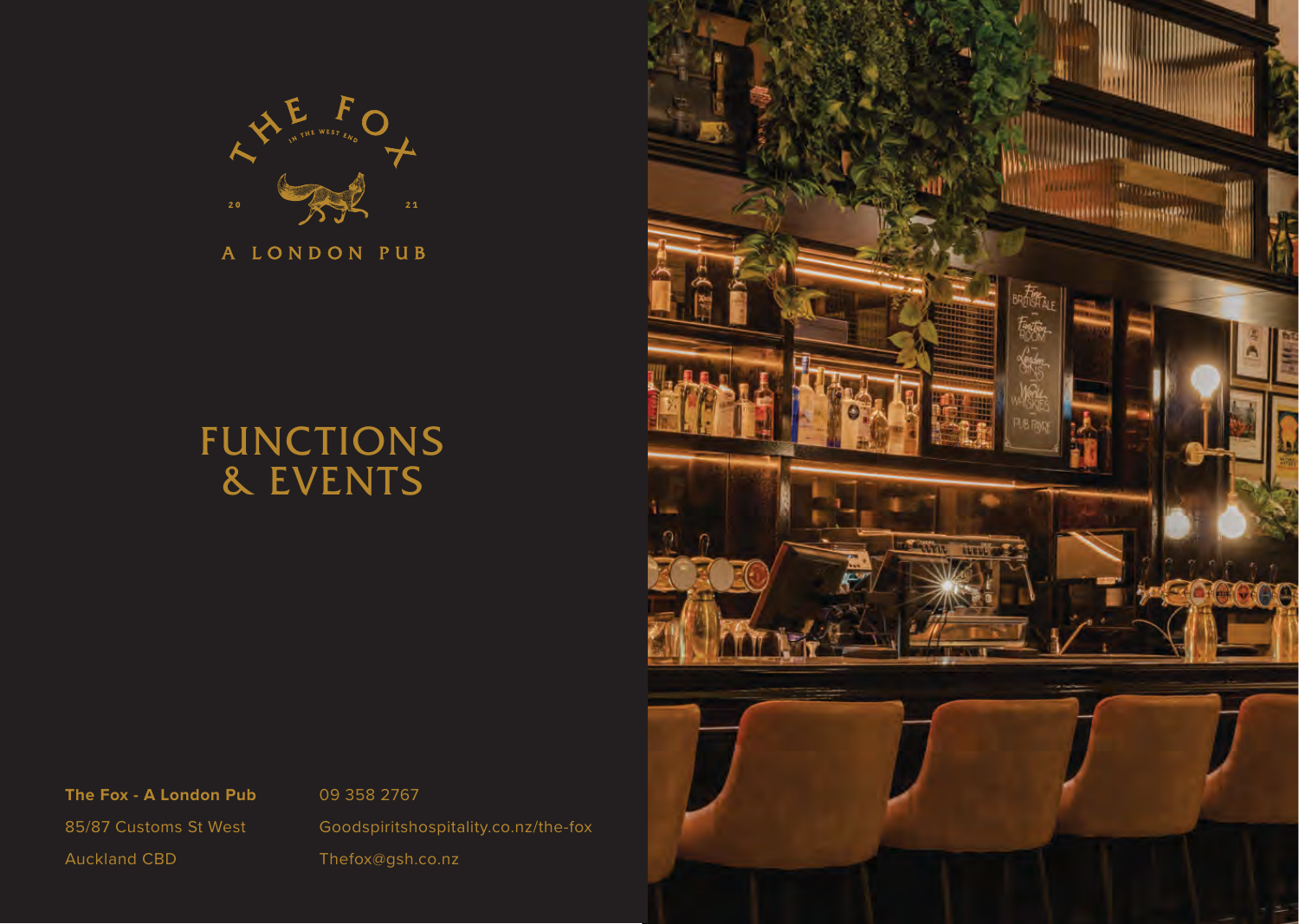

# A CONVIVIAL PUBLIC HOUSE WITH AN INNER-CITY EDGE.

Combining the charming with the contemporary, The Fox, a London Pub, is an affectionate nod to the motherland in the heart of Auckland's Viaduct harbourside precinct. Unmistakably English but with the edge you'd expect from its Viaduct surrounds, you'll find iconic British bangers on repeat (of both the sausage and the musical variety), gin trees and classic cocktails, Anglocentric ales and premium pub staples on the menu.

Our Churchill Room offers the best function space on the Viaduct, with its own entrance, own bar and smoking area for your private gatherings, as well as a pool table and big screen for catching the big games. Sectioned off with an acoustic curtain, this cosy corner of the Viaduct equally offers an intimate and refined space for your next event or gathering.

**Enjoy a Ruby Murray and a ship full sail and take in the charm of our proud public house.**

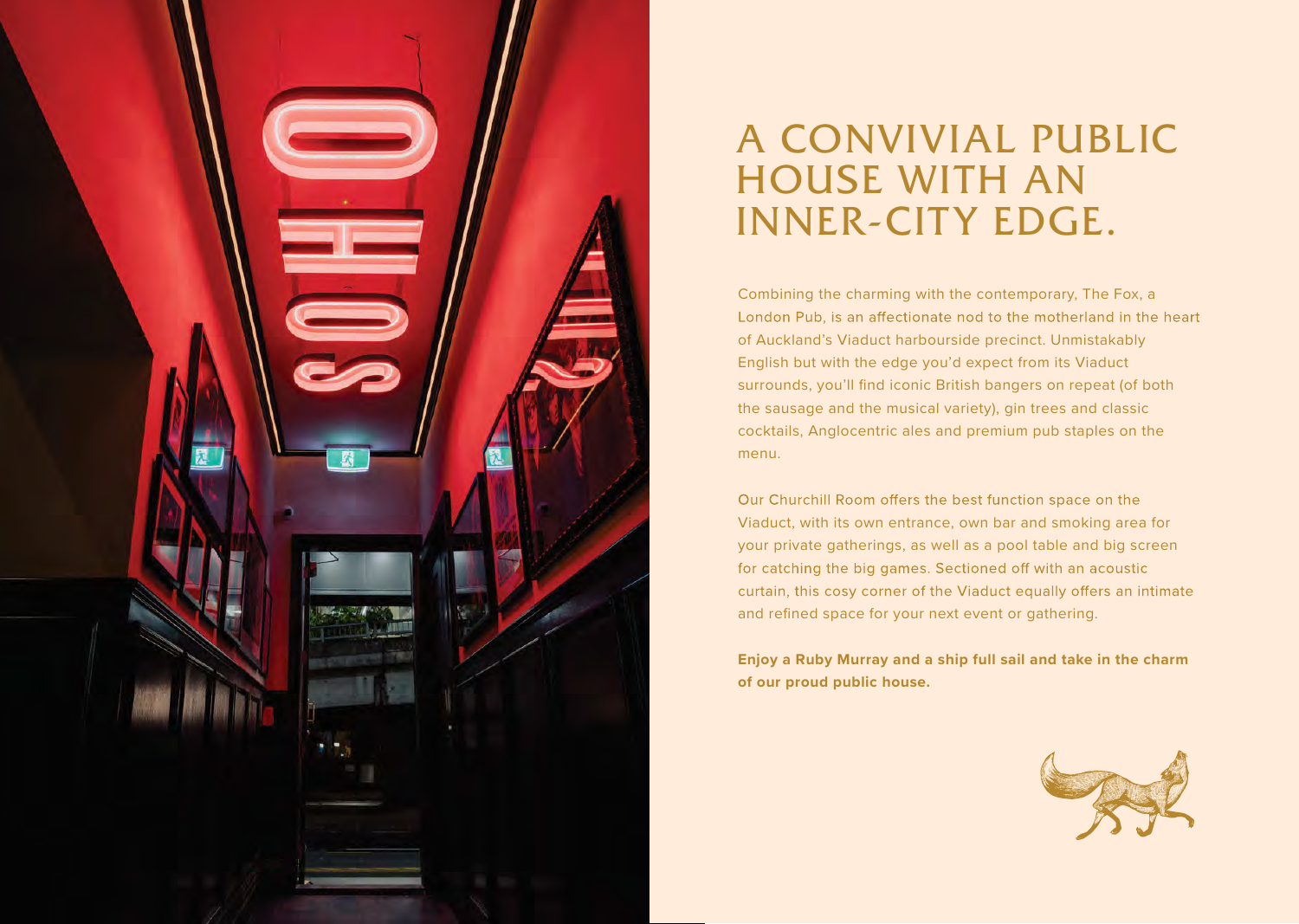

## **Churchill Room**

- 75` standing 50 seated
- Private room
- Private bar
- Own entrance
- Smoking area
- Audio & visual access

A warm, inviting and refined space to celebrate a special occasion or gather a crowd, the Churchill Room offers a private bar with its own entrance and smoking area. Enjoy this space to yourself and up to 75 guests. With a screen to play matches, audio and visual access, and plenty of seating for your friends to relax, this is the best spot on the Viaduct to enjoy your next social event in style.

## **Outdoor Area**

- Semi-private - Audio & visual access

60 standing 40 seated

Soak in the vibrant Viaduct atmosphere from this semi-private prime position outdoors. This warm, sun-soaked corner is an ideal spot to while away an afternoon, enjoy sundowners after work or celebrate an occasion. Positioned at our main entrance, you'll have audio and visual access if required and up to 60 guests standing, 40 seated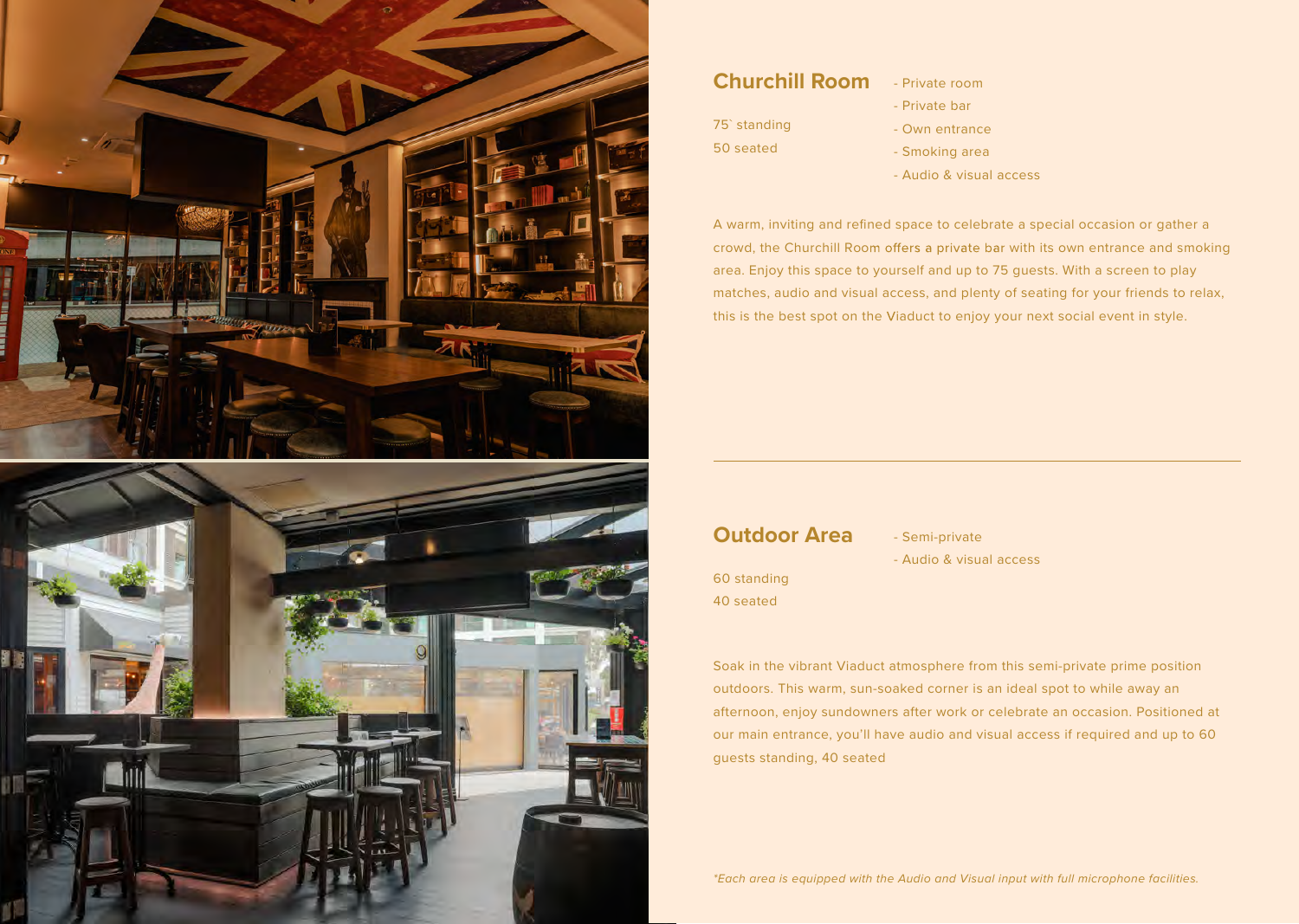

### **Cockney Corner**

80 standing 40 seated

- Semi-private
- Seated sinning or tall leaners optional
- Audio & visual access

A semi-private space to gather with up to 80 mates, while still enjoying the energy of the bar atmosphere. With audio and visual access you'll be in a prime position to watch your favourite sports matches. For those who want to host a seated event, this area allows for up to 40 guests, with optional dining tables or tall leaners available.

## **Main Bar**

225 standing 120 seated

- Semi-private
- Tall leaners
- Audio & visual access

Stay in the heart of the action by securing this semi-private space in our main bar. Ideal for enjoying sporting events on the big screens or catching any live music on offer. You'll have audio and visual access, with tall leaners in place for up to 120 seated, or 225 standing.

*\*Each area is equipped with the Audio and Visual input with full microphone facilities.*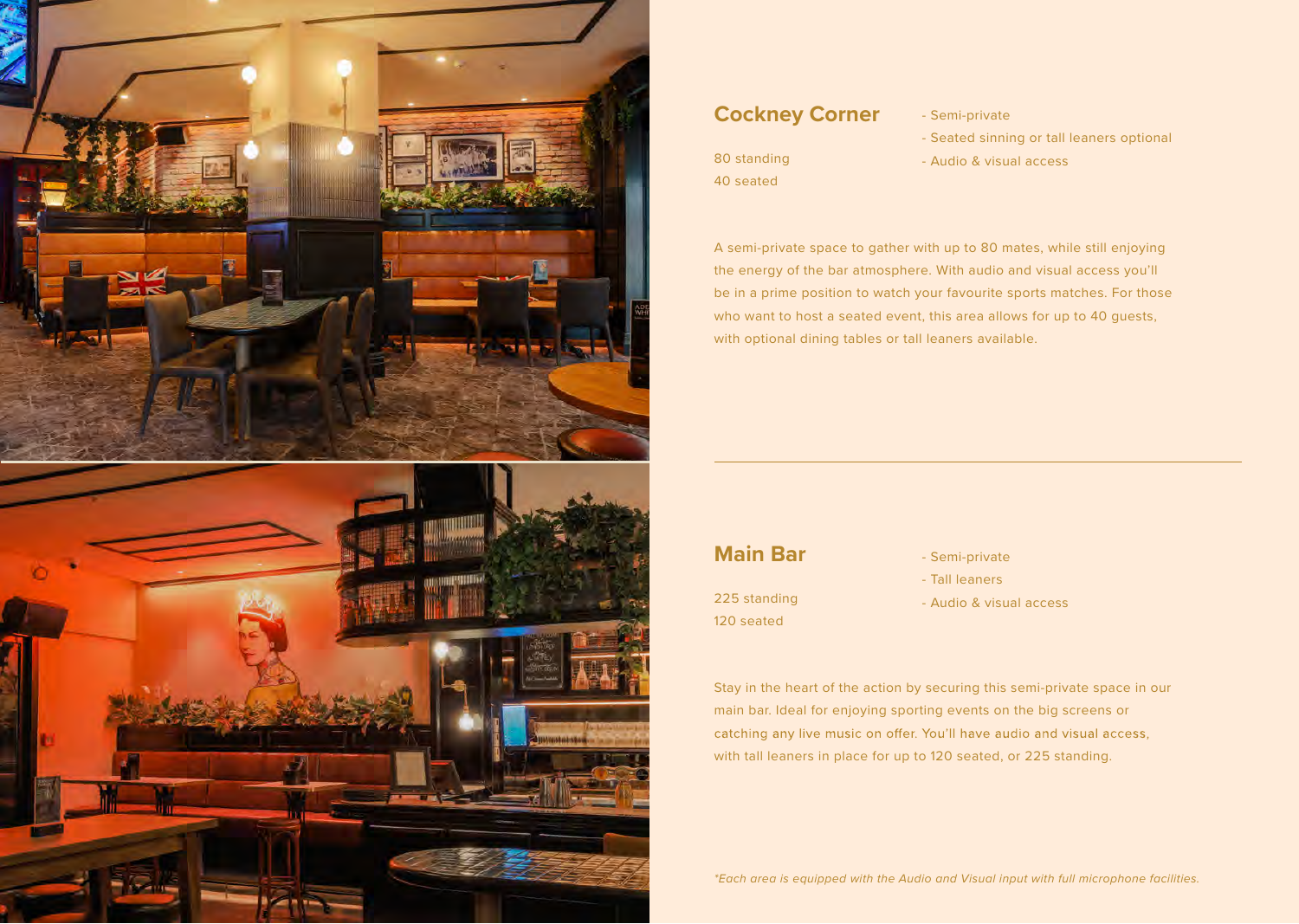# OUR PACKAGES

**All packages count towards your deposit and minimum spend.**

With our package deals, we make it easy to organise what you need for your event without there being any surprises when it comes to price. To give you an idea of what's available, take a look at our options below, and then get in touch to confirm your requirements.



# **Canapés Canapés Canapés Click to view Two & three course menu** *[Click to view](https://goodspiritshospitality.co.nz/wp-content/uploads/2022/06/Fox-Two-Three-Course-2.pdf)* \$46.95 / \$56.95 per person **Buffet** *Click to view* Minimum 25 people / \$64.95 per person

**Platters** *Click to view*